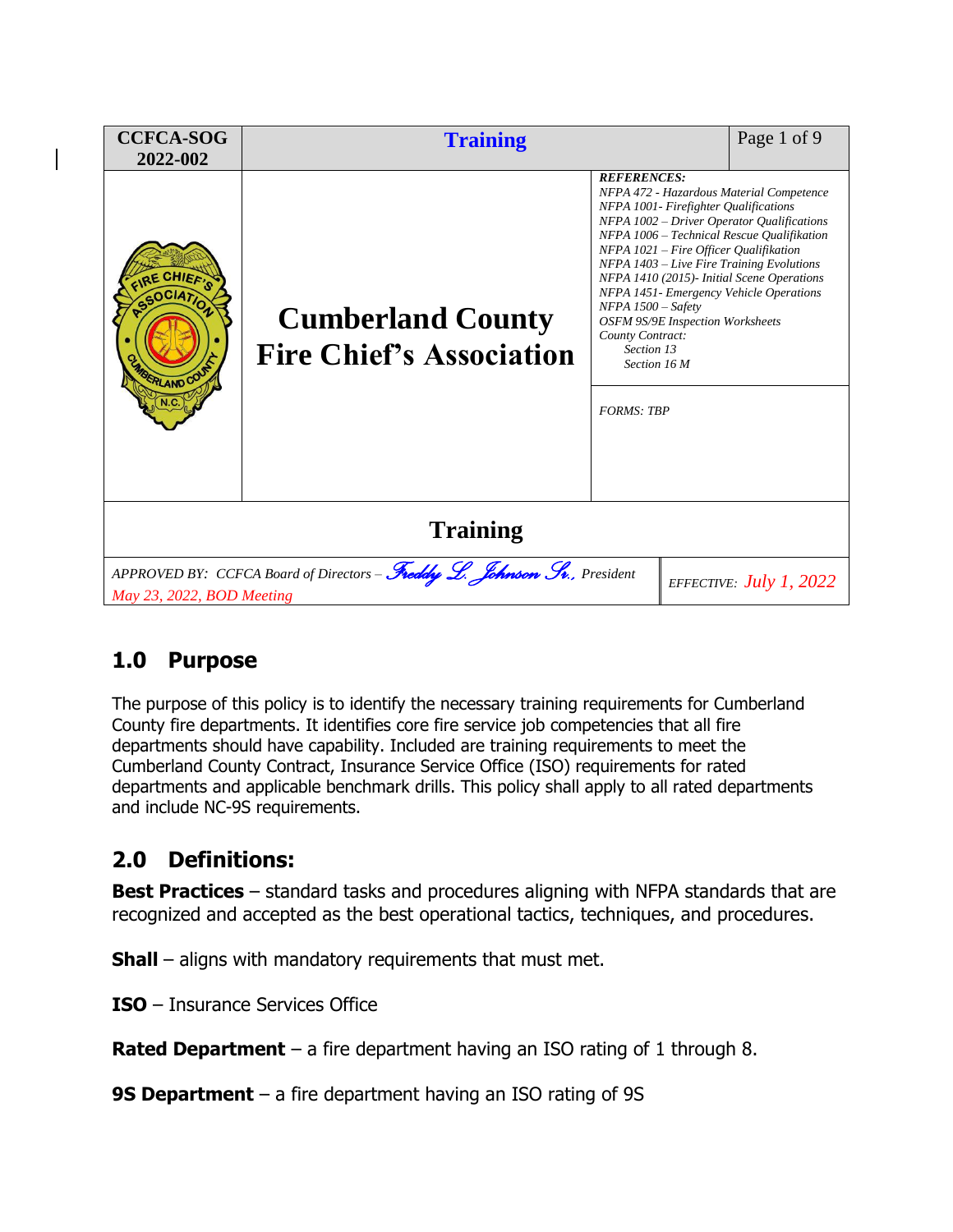## **3.0 Policy**

All signature departments shall align with the designated training requirements outlined in this policy. This includes departments who provide specialized technical rescue, and emergency medical first responder services.

## **4.0 Procedure:**

## **Section 1. Training Requirements**

## **A. Fire Departments**

- 1. All rated fire departments will meet the ISO requirements designated by type and hours. This includes the 9S departments. See Enclosure 1 for ISO requirements.
- 2. Fire departments should incorporate the benchmark drills outlined in Enclosure 2 and complete the designated benchmark drill stipulated by the CCFCA Training Committee.
- 3. All fire departments will meet any applicable OSHA training requirements. This includes annual bloodborne pathogen and HIPPA training.
- 4. Fire departments providing technical rescue services (Medium and Heavy) will comply with training requirements outlined by the CCFCA Rescue committee. These requirements can be found at Enclosure 3 (TBP).
- 5. Fire departments providing surface water rescue services will comply with water rescue training requirements outlined by the CCFCA Rescue committee. These requirements can be found at Enclosure 3 (TBP).
- 6. Member firefighters shall meet the recruit training requirements of their respective fire department. It is strongly recommended that firefighters strive to become certified Firefighter I&II.
- 7. Fire departments providing emergency medical services shall comply with the training requirements and continuing education stipulated by the Medical Director. The EMT CONED requirements change annually and will be published separately.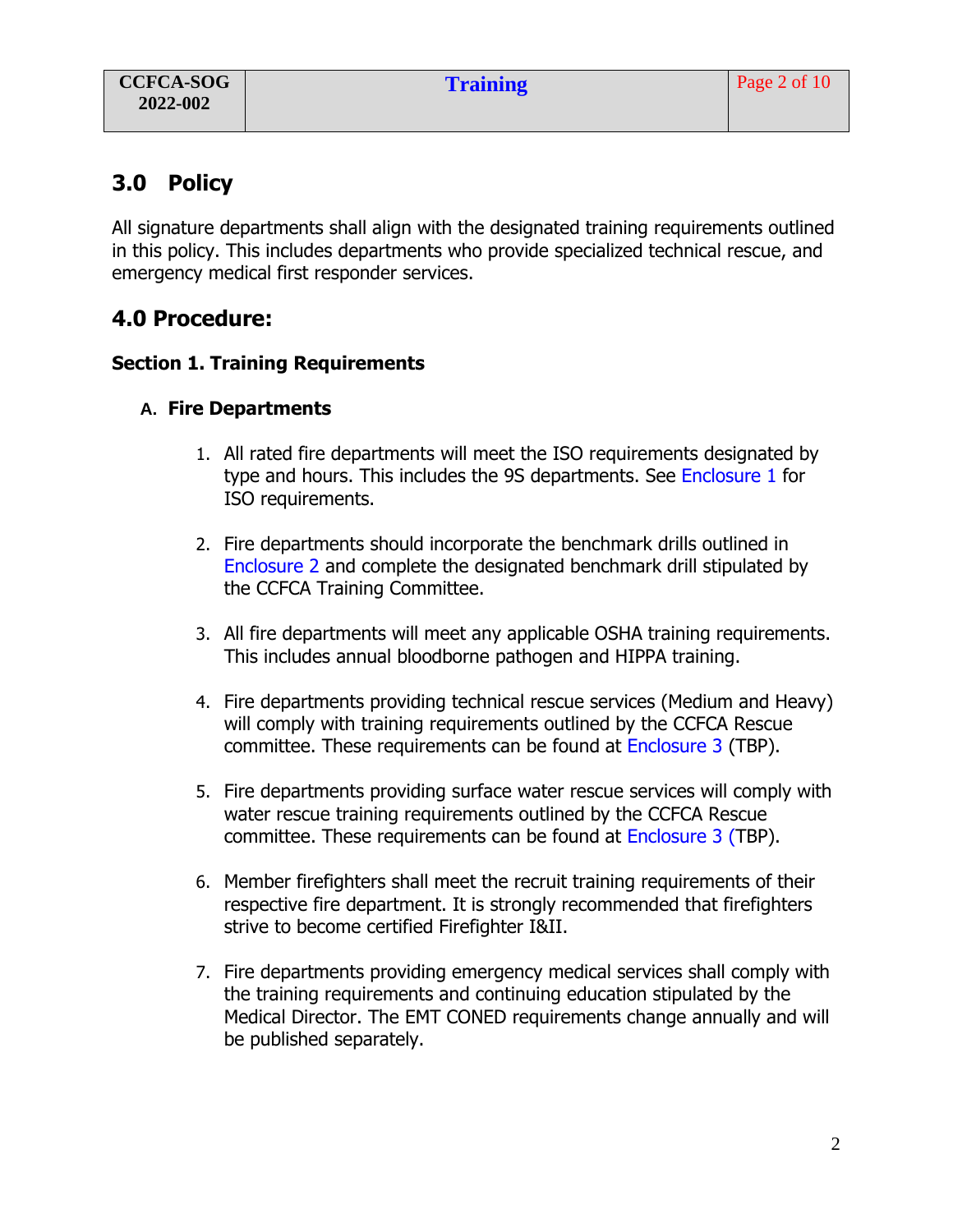- 8. Fire departments providing water rescue shall comply with the training requirements outlined by the CCFCA Rescue Committee. These requirements can be found in Enclosure 3 (TBP).
- 9. Fire departments providing rescue boat services shall comply with the training requirements outlined by the CCFCA Rescue Committee. These requirements can be found in Enclosure 3 (TBP).

## **B. Department Officers**

- 1. Fire department company officers shall obtain a minimum training level of Volunteer Fire Officer I.
- 2. Chief Fire Officers shall complete a minimum training level of Fire Officer II.
- 3. Fire Chiefs shall complete a minimum training level of Fire Officer II and be current on Chief 101 certification.

#### ENCLOSURES:5

Enclosure 1 – ISO Training Requirements

- Enclosure 2 Recommended Benchmark Drills
- Enclosure 3 Medium and Heavy Rescue Training Requirements (TBP)
- Enclosure 4 Water Rescue Training Requirements (TBP)
- Enclosure 5 Rescue Boat Training Requirements (TBP)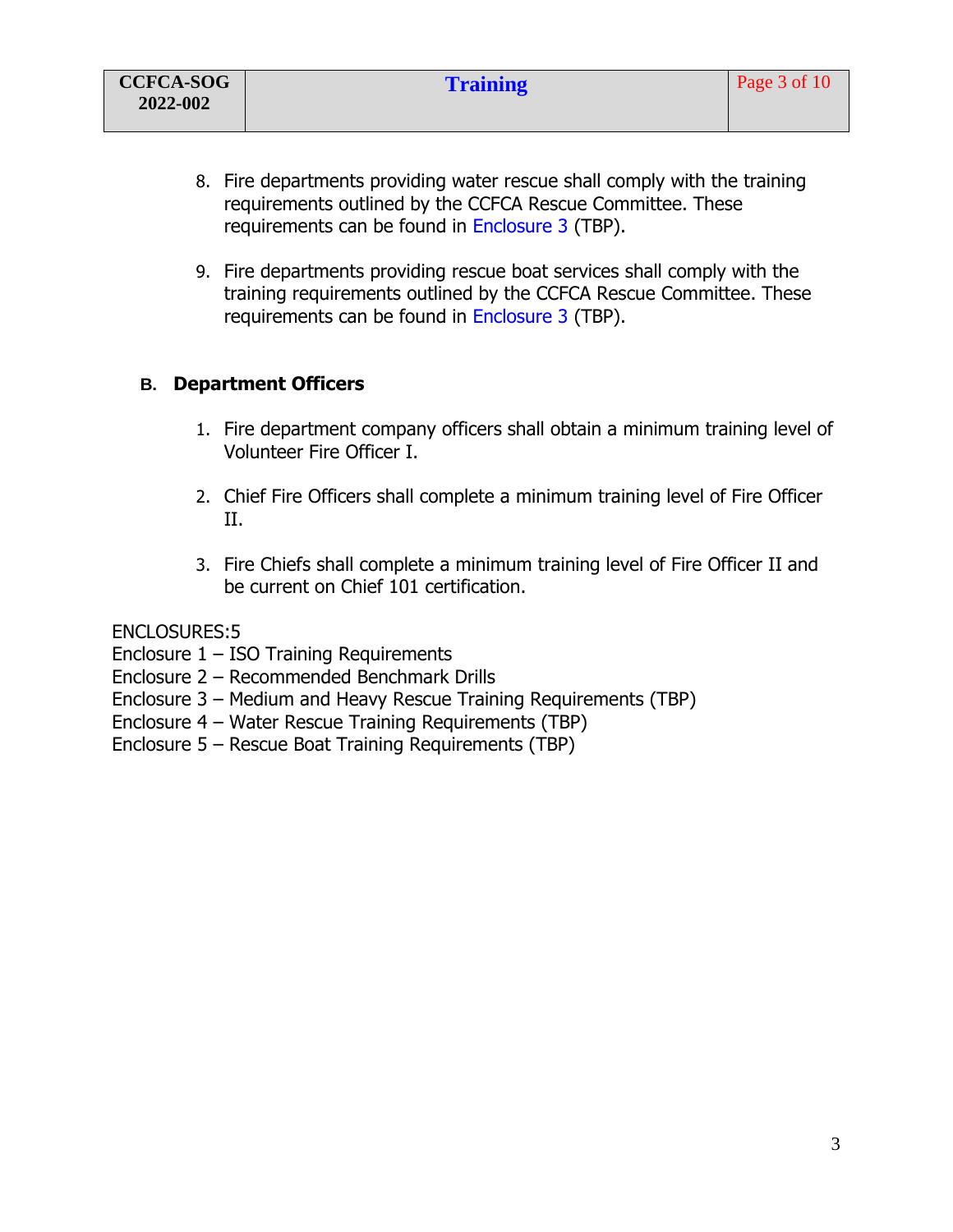### **Enclosures**

#### **Enclosure 1** – ISO Training Requirements

### **New ISO Training Requirements**

| Facilities & Use   18 hrs/FF/year |                                              | Subjects must be structure fire related IAW NFPA 1001. Facilities are towers, burn buildings,<br>car fire props, flashover simulators, Includes multi-company drills.                                            |
|-----------------------------------|----------------------------------------------|------------------------------------------------------------------------------------------------------------------------------------------------------------------------------------------------------------------|
| <b>Company Tng</b>                |                                              | 16 hrs/FF/month Subjects must be structure fire related and IAW NFPA 1001.                                                                                                                                       |
| <b>Officer Tng</b>                | 12 hrs/Off/year                              | Officers should be certified IAW NFPA 1021. Requires 12 hours of continuing education.                                                                                                                           |
| New D.O. Tng                      |                                              | 60 hrs/New D.O. Training must be IAW NFPA 1002 and NFPA 1451.                                                                                                                                                    |
| In-Svc DO Tng                     | 12 hrs/Driver                                | Training must be IAW NFPA 1002 and NFPA 1451.                                                                                                                                                                    |
| <b>Recruit Tng</b>                | 240 hrs                                      | Training must be structure fire related and IAW NFPA 1001. Our Pre-Basic Program<br>is compliant.                                                                                                                |
| <b>Pre-Plan Insp</b>              | <b>Annual Review</b><br><b>By Select FFs</b> | For max credit, annual/update inspections must be conducted on all commercial, industrial, institutional &<br>similar type buildings (greater that 4 family dwellings). Reports & sketches should be up-to-date. |
| <b>HAZMAT</b>                     | 6 hrs/FF/vr                                  | Training subjects must cover incidents involving HAZMAT IAW NFPA 472.                                                                                                                                            |

**Additional Information:** 

Express that the 216 hours of required training per year<br>Firefighters have 216 hours of required training per year<br>Officers have 228 hours of required training (216 (FF/HAZMAT) + 12 (Officer Tng)}. If they drive, the total

Omcers nave 228 nours of required training (216 (F-F/HAZMAT) + 12 (Officer 1ng)). If they drive, the total required tra<br>NFPA 1001 Standard for Professional Firefighter Qualifications<br>NFPA 1021 Standard for Fire Officer Pro

A 9-S rating must show a minimum of thirty-six (36) training hours for each firefighter on the department roster.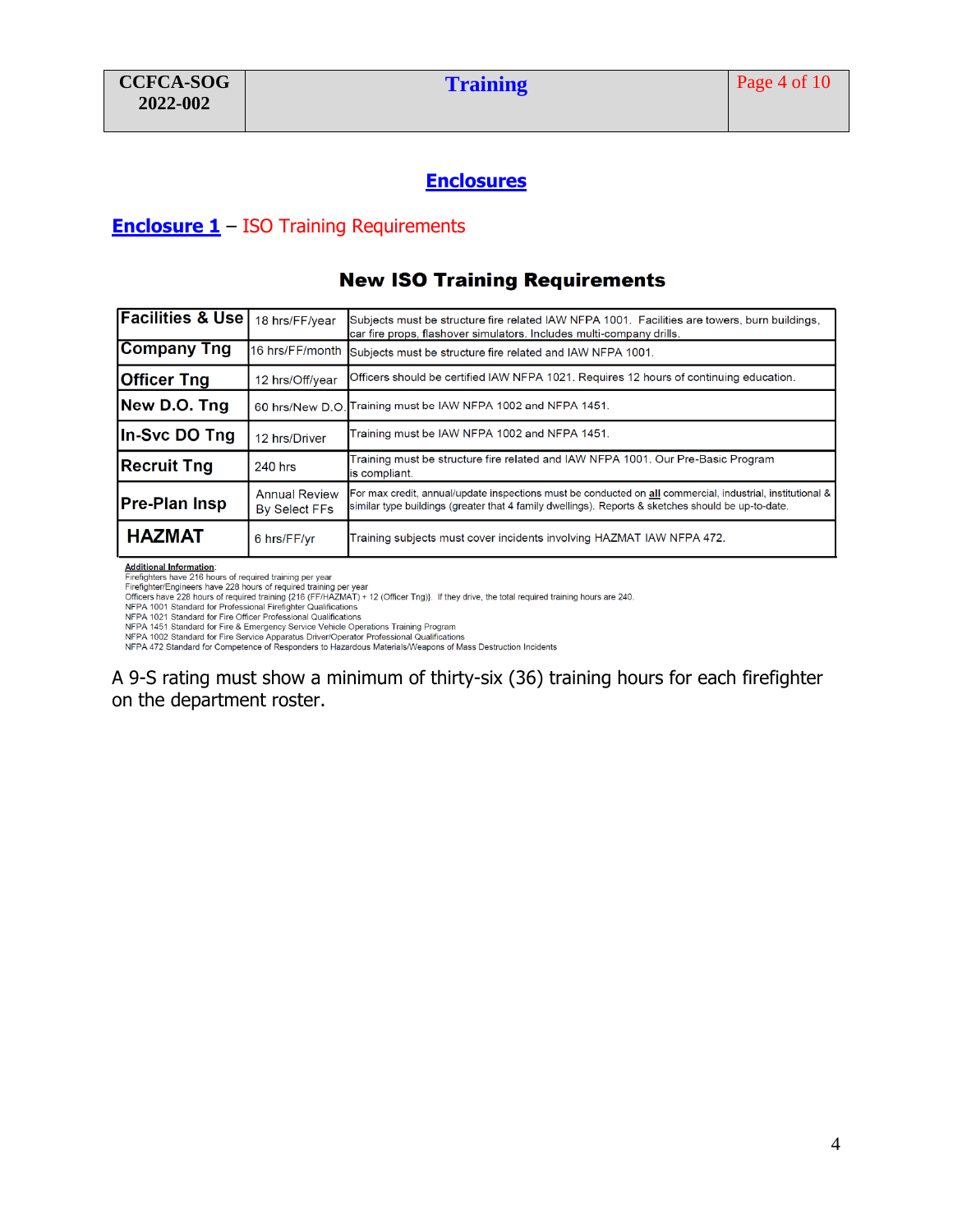### **Enclosure 2** Recommended Benchmark Drills (Engine Companies)

#### 1. **Forward Lay Using One Engine and One Supply Line — Recommended Maximum Time is 3 Minutes.**



#### 2. **Reverse Lay from First Engine to Second Engine — Recommended Maximum Time is 4 Minutes.**





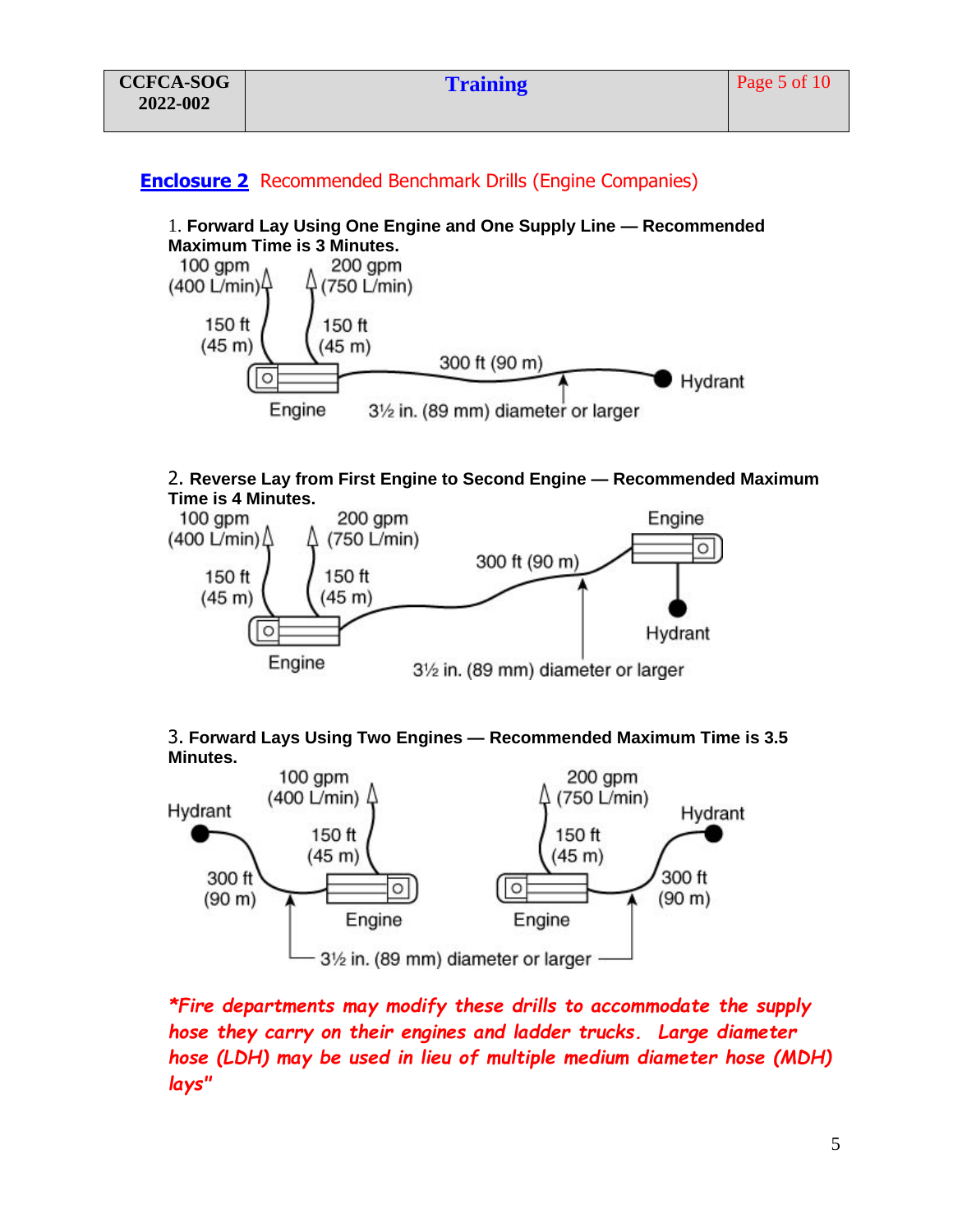## **Enclosure 2 (cont.)** Engine Companies

**4. Reverse Lay with One Engine Using a Wye — Recommended Maximum Time is 4 Minutes.**



#### **5. Drafting Operation Using Two Engines — Recommended Maximum Time is 6 Minutes.**



**6. Portable Water Supply Tank Using One Engine and Water Supply Apparatus — Recommended Maximum Time is 5 Minutes.**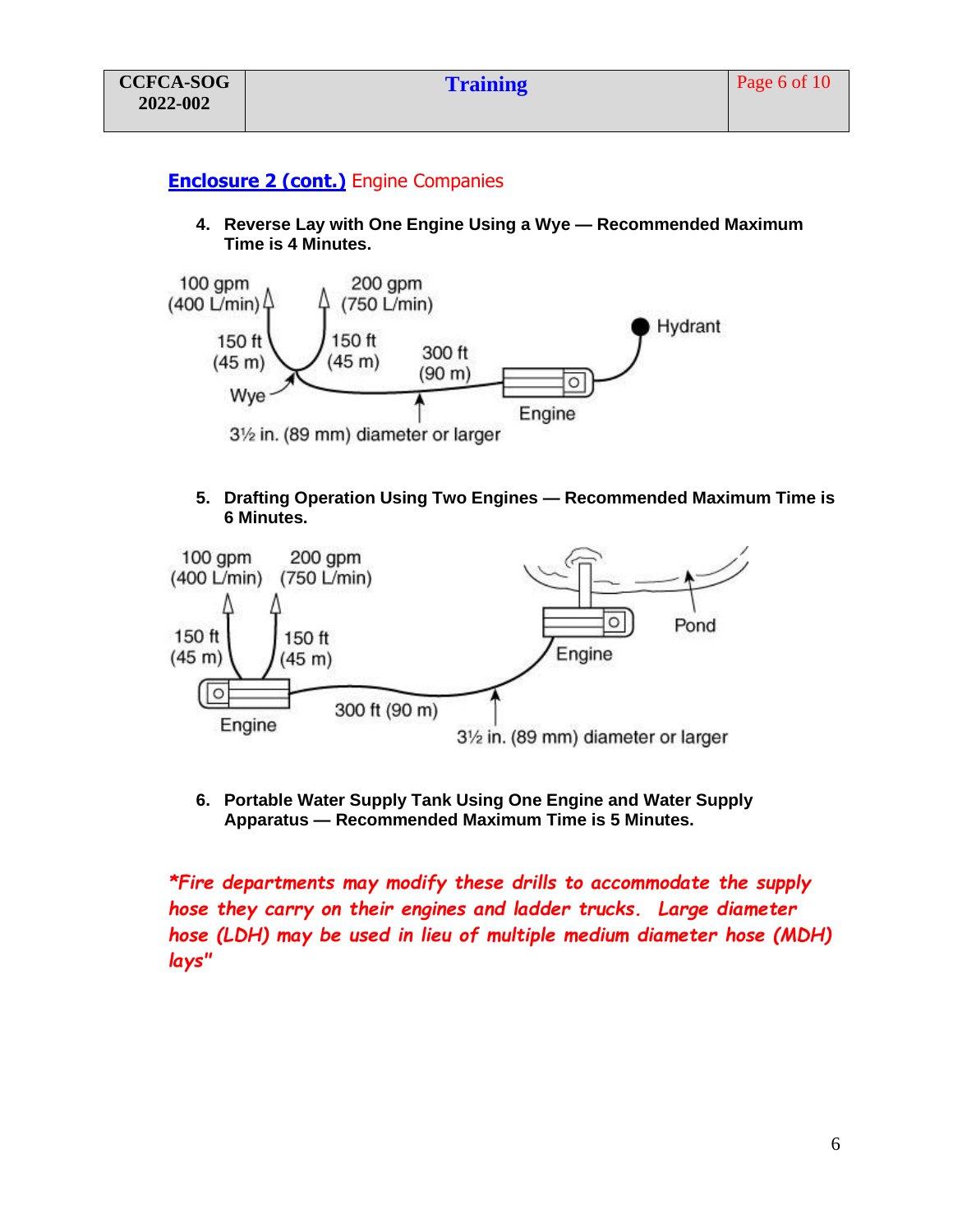

Enclosure 2 (Cond) Engine Companies

# 7. **Reverse Lay from Portable Monitor Nozzle Using One Engine — Recommended Maximum Time is 5 Minutes.**



#### 8. **Forward Lay with One Engine Using Engine Monitor — Recommended Maximum Time is 3 Minutes.**

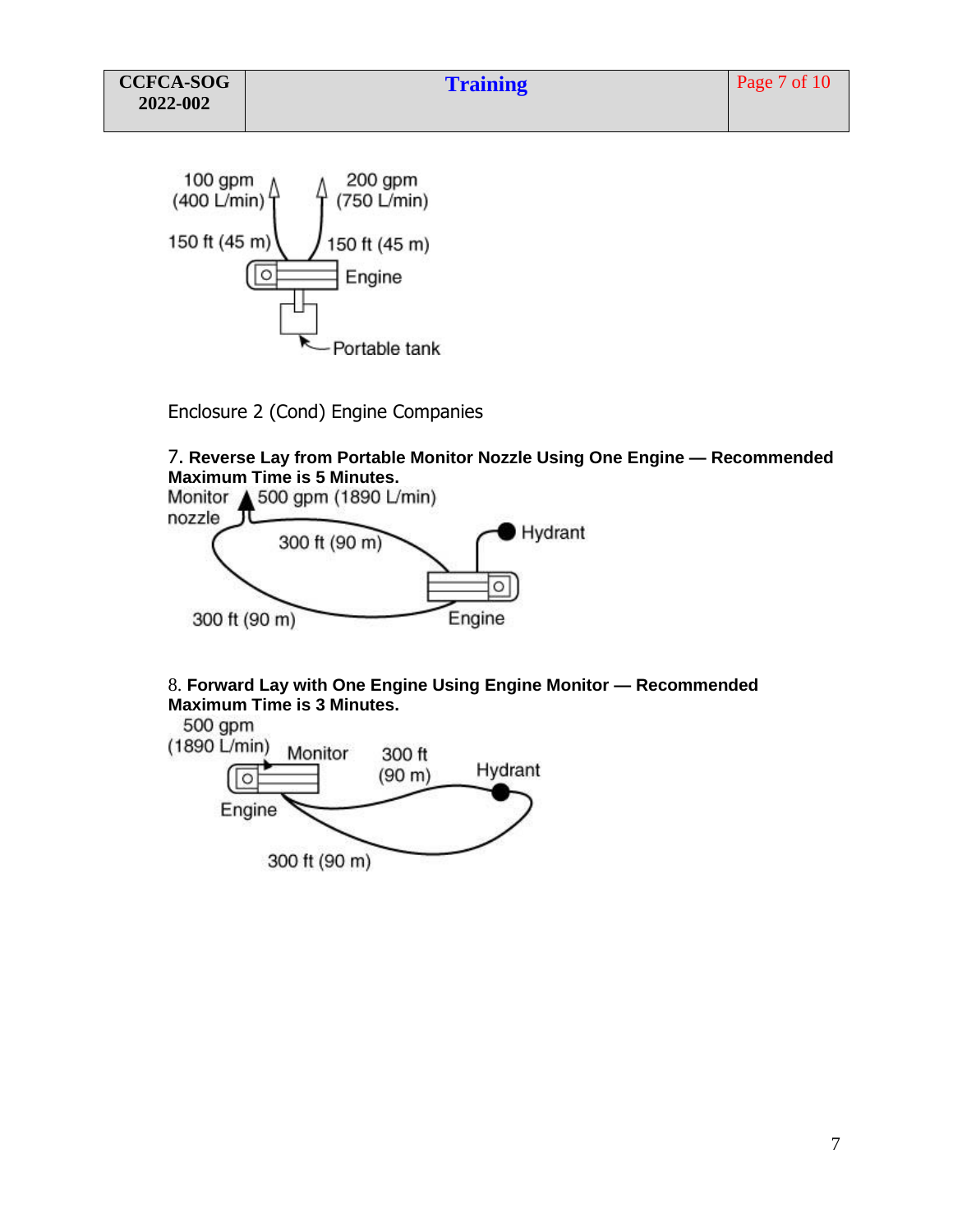9. **Reverse Lay from the Sprinkler Connection Using Two Supply Lines — Recommended Maximum Time is 3.5 Minutes.**

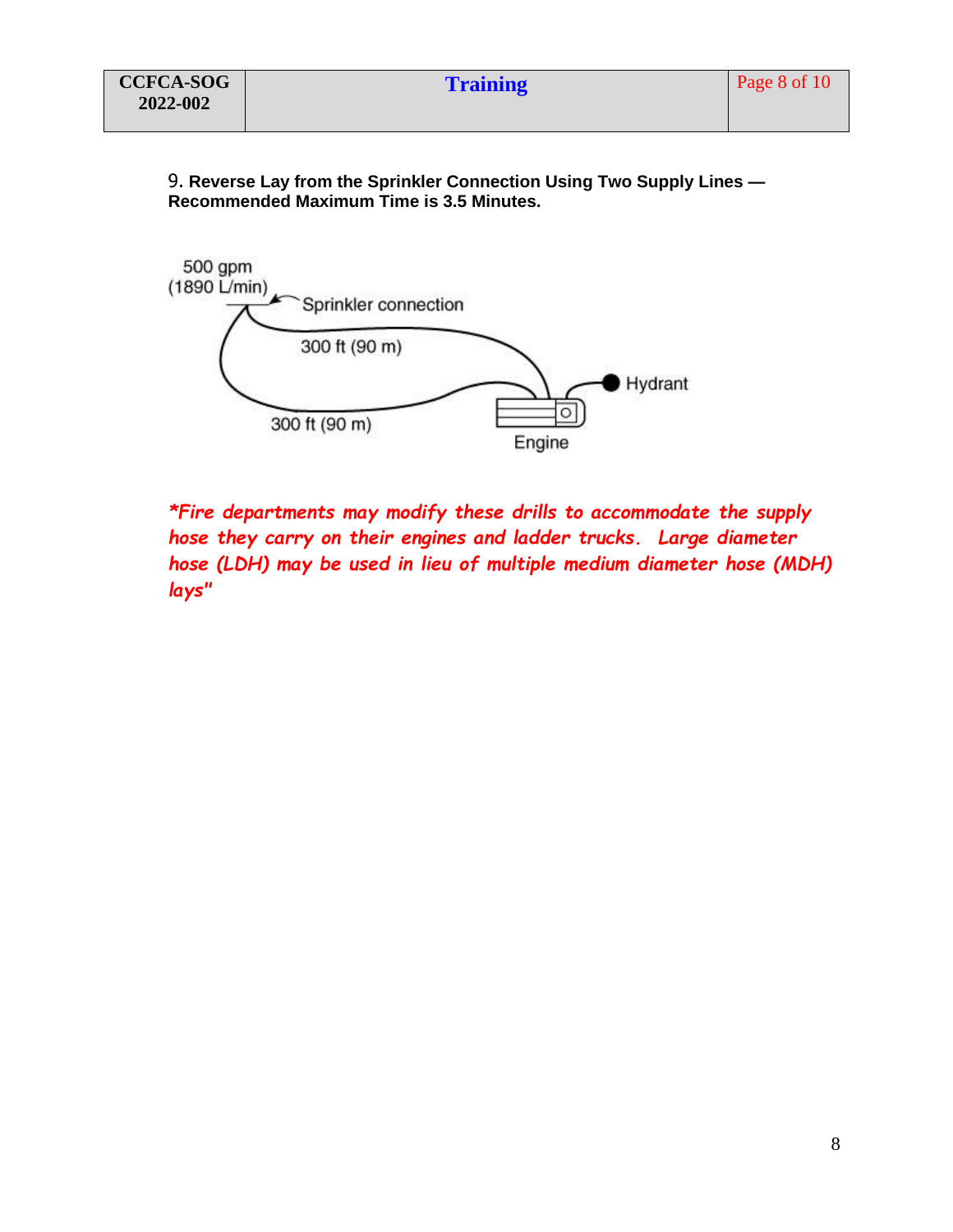## **Enclosure 2** Recommended Benchmark Drills (Ladder Companies)

10. **Reverse Lay from Elevated Master Stream Using One Engine — Recommended Maximum Time is 4 Minutes.**



11. **Reverse Lay from Elevated Master Stream Using One Engine and Supplying One Handline — Recommended Maximum Time is 5.5 Minutes.**



#### **Enclosures 3, 4 and 5 are to be published (TBP)**